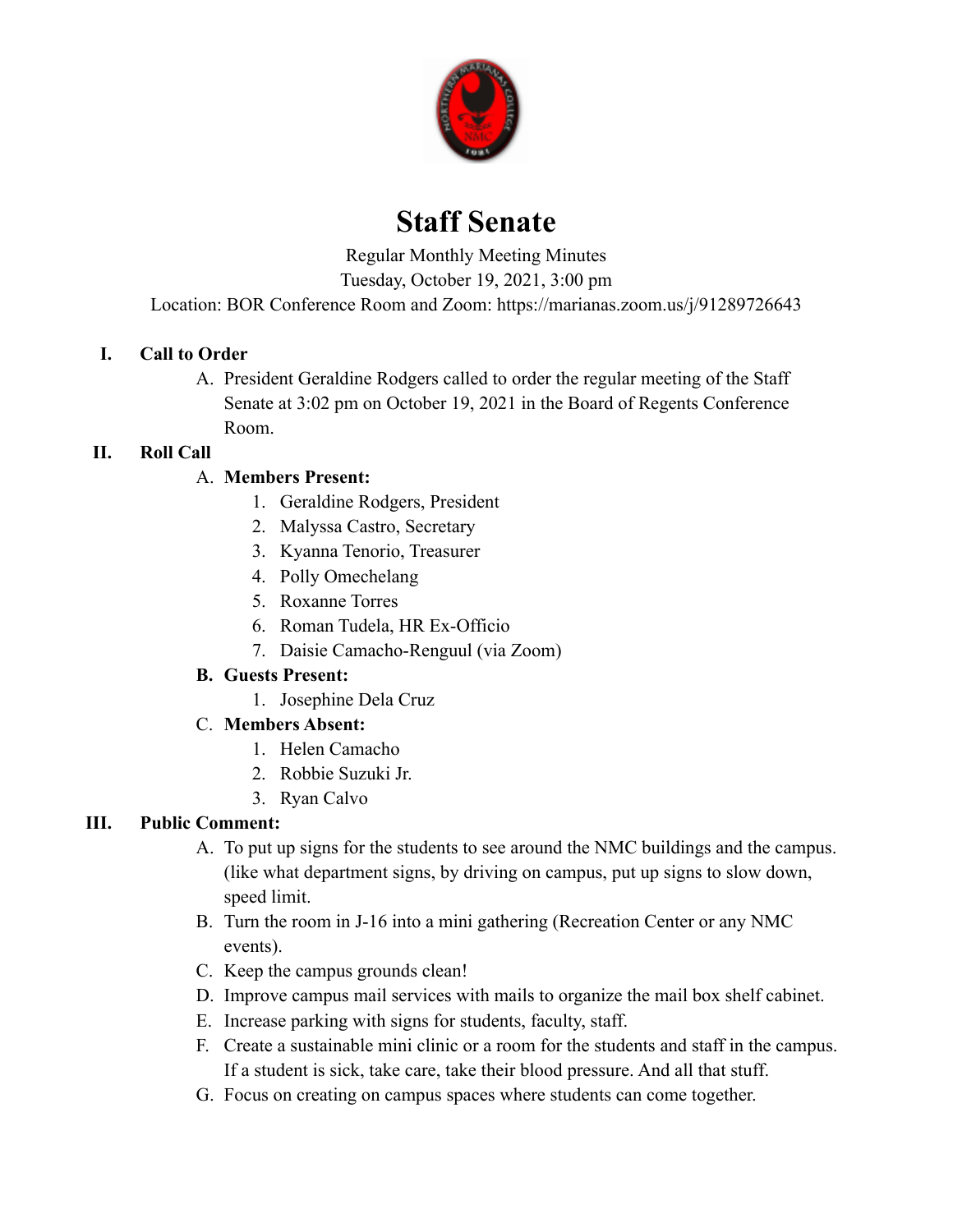

- H. Create on campus a mini corner for chapel. If a student or staff member passes away. We honor them, bring some flowers or wreaths.
- I. Create on campus some events, activity for students and staff to enjoy the rest of the day.
- J. Let us not forget to honor our previous NMC President for their hard work to celebrate this 40th anniversary.

#### **IV. Old Business:**

- A. Review and Adoption of Agenda
	- 1. Moved by Malyssa Castro and seconded by Polly Omechelang
	- 2. The agenda was adopted unanimously.
- B. Review and Adoption of Minutes from September 21, 2021
	- 1. Moved by Kyanna Tenorio and seconded by Roxanne Torres.
	- 2. The minutes were adopted unanimously.
- C. Updates
	- 1. Budget FY 20-21: (Kyanna Tenorio)
		- a) No POs for FY21-22 have been processed.
		- b) Checks for 3rd Quarter will be out soon.
			- (1) \$100 x 3
	- 2. Executive Committee: (Geraldine Rodgers)
		- a) Veteran's Day
			- (1) Invitation has been printed by OIA
	- 3. Policy Committee: Staff of the Quarter (Ryan Calvo)
		- a) No updates
	- 4. Ad Hoc (Roxanne Torres)
		- a) No updates

#### **V. New Business**

- A. Proa Veterans Day Ceremony November 9, 2021, 9am to 11am
	- 1. Invites have been printed and will also be given out via email.
	- 2. Invitees Governor, Lt. Governor, Kilili, Alumni, Active duty, Staff and **Students** 
		- a) 150 pax
	- 3. Tents Secured by Kyanna and Robbie
	- 4. Food Grab & go suggested by the taskforce
		- a) Order from a vendor that is prepackaged.
		- b) Suggestion to pack it ourselves.
		- c) Needs to be elegant.
	- 5. The President's budget will pay for food, tents and others.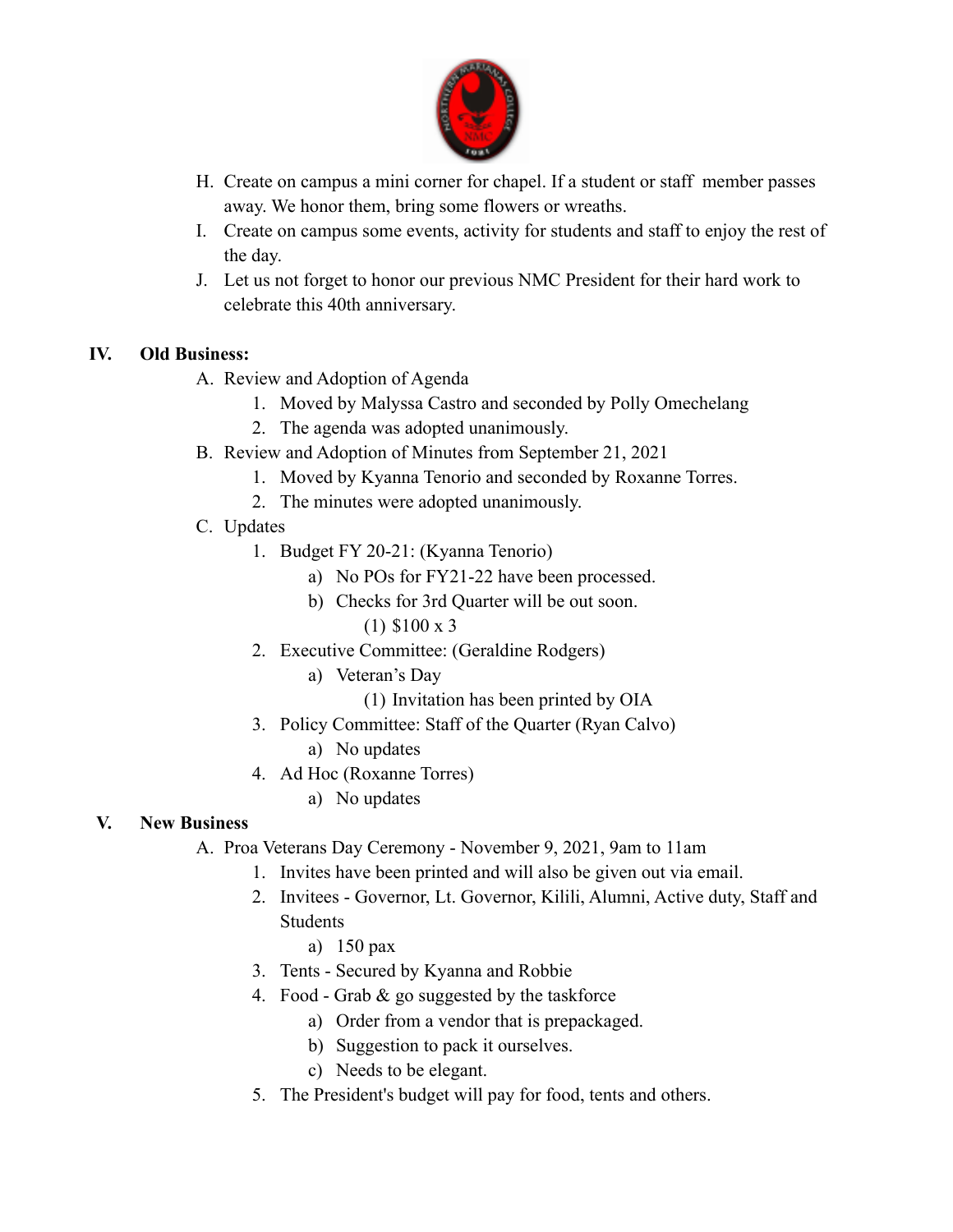

- 6. Location will be on top of the concrete where Building W was located.
- 7. Stage?? Will need a ramp and enough time.
- 8. Mwaars ask Naomi Tudela (NMC student)
- 9. Set-up must be done the day before so the taskforce can inspect
- 10. Benediction will be by Father Melvin
- 11. Goodie bags notepad, water bottle, lanyard, mask
	- a) Tuition and fees waiver 50% discount on a class
- B. Meeting with Faculty Senate
	- 1. Summary of the open forum on October 15, 2021
		- a) What can we do as Staff and Faculty Senates work together?
			- (1) Encourage others to join in on activities and events
			- (2) Share spaces on campus (classrooms and student space)
			- (3) Staff shared they would like to hear when an employee is leaving the college. This way we can give them a proper farewell.
				- (a) Working with HR on this matter.
		- b) Overall positive feedback.
	- 2. Next meeting Brown Bag, November 19, 2021at 2:30pm
- C. Fall 2021 Assembly
	- 1. November 17, 2021 via Zoom
		- a) Dr. G will speak at the assembly.
			- (1) In regards to the staff public comment.
			- (2) Accreditation update.
- D. WASC Accreditation Visit
	- 1. Geraldine Rodgers shared a document with information on the budget for the visit for the staff senate to review.
		- a) We are not making data informed decisions.
			- (1) Nursing supplies needed for the classes.
			- (2) Science lab supplies needed for labs.
	- 2. Geraldine Rodgers shared documents of the Institutional Report shared with WASC.
	- 3. Open Staff meeting October 28, 2021, 8:15am to 9am
- E. Committees for Staff Senate
	- 1. PROAC
	- 2. College Council
		- a) Flextime was passed and forwarded to the president.
		- b) Governance Guide formally known as the IE guide has been shared and needs feedback from staff.